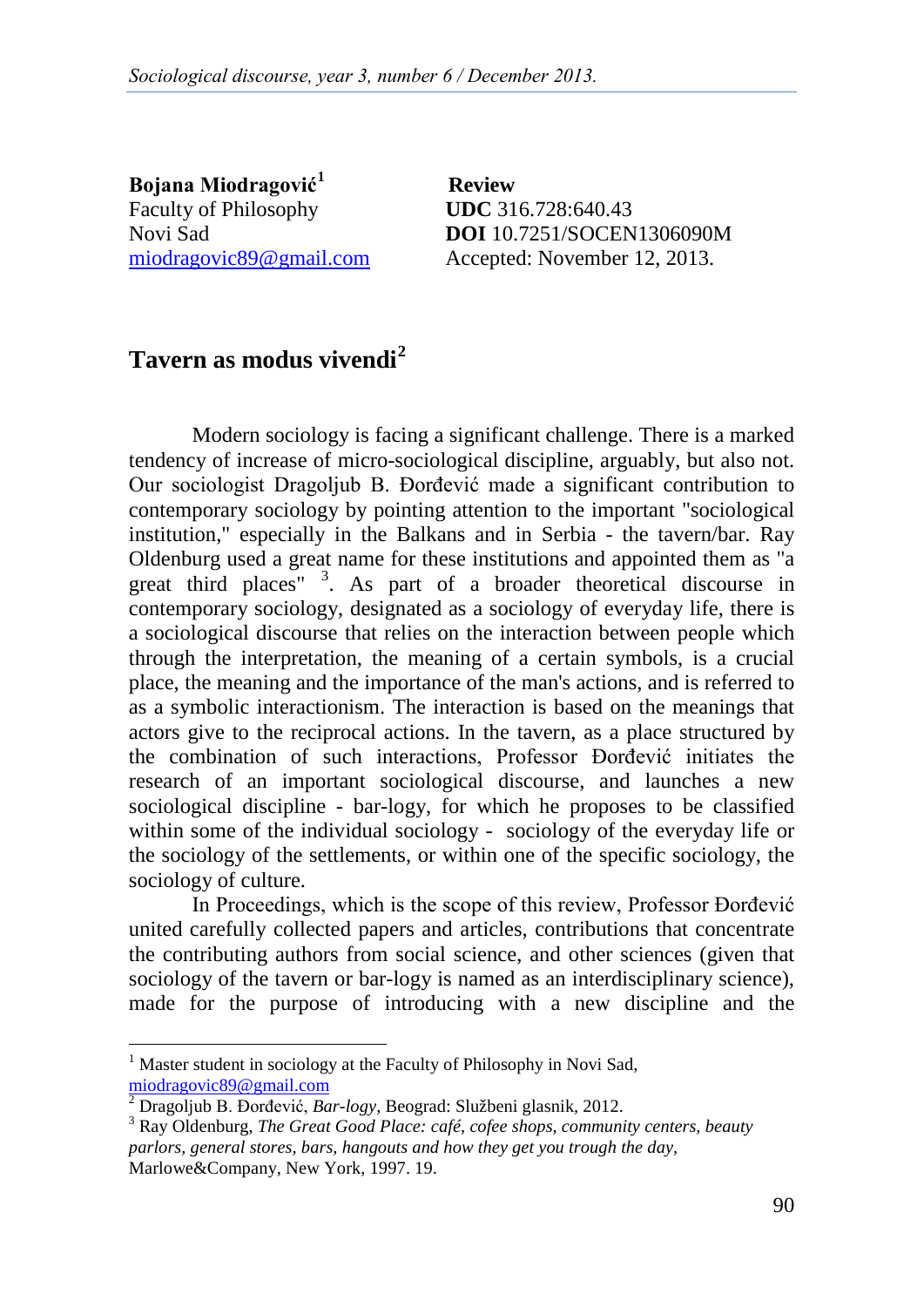identification of the importance of the taverns in the Balkans. The existence of the idea that builds the hypothesis that the "tavern is a Sociological Laboratory" marks the occasion of the establishment of the sociology of tavern.

In the Journal is included a large number of high-quality, scientific and literary colored works, which are a contribution to the study of the tavern as a social institution, and they are systematized into three basic sections: sociological bar-logy, historical and ethnological bar-logy and journalistic and literary bar-logy. Summing up the platform for a new scientific discipline in works of the authors from various scientific fields, which themselves held this laboratory alive, inspiring, a treasury of anecdotes, of specific standards and a culture separate from everyday life, other dimensions of life and creation, afterward, as a guide and benchmark for further development of bar-logy research, says Ljubinko Pušić.

The authors who contributed to the construction of this compilation, say that the phenomenon of taverns is a specific sociological space for the development of individual and group identity, and not at all negligible impact on the lives of individuals, the city, as well as the entire society. The tavern was the first Democratic Institution and space. "For participation in it was not required the literacy nor the enrollment nor the discipline that has to have the affiliation to any other organization. It was the first institutionalization of the freedom of thought, there were first formulated the objective demands of the growing companies.  $"$ <sup>[4](#page-1-0)</sup> Thus, there is an influence of social and urban context to the tavern life. This effect, which arises from the tavern environment, is especially reflected in the structural elements of the cultures, with an emphasis on symbolic system. Interaction, sharing, acceptance and confirmation that establish themselves in the tavern, leave the considerable mark on the further development of symbolic and therefore cultural and social development of its epoch.

In the first part of the Bar-logy, in the terms of social science, starting with the establishment of conceptual and categorical apparatus, ie, the basic concepts that led to the development of this discipline, the bar-logy is defined as: "an interdisciplinary which, basing on the interpenetration of theoretical and methodological concepts of history, ethnology / anthropology in sociology, examines the socio-historical phenomenon of a tavern as a social institution, its past, present and future."<sup>[5](#page-1-1)</sup>

The subject of its study, the tavern, is defined as "institution, public, urban sociospatial micro-creation with multifunctional nature: social,

<span id="page-1-0"></span> <sup>4</sup> Stojanović, D. *Cobblestones and asphalt,* "Association for Social History", in: Dragoljub B. Đorđević, *Speak on tavern Džerimo,* Beograd: Službeni glasnik, 2012. 17. <sup>5</sup>

<span id="page-1-1"></span>Dragoljub B. Đorđević, *Bar-logy*, Beograd: Službeni glasnik, 2012. 15.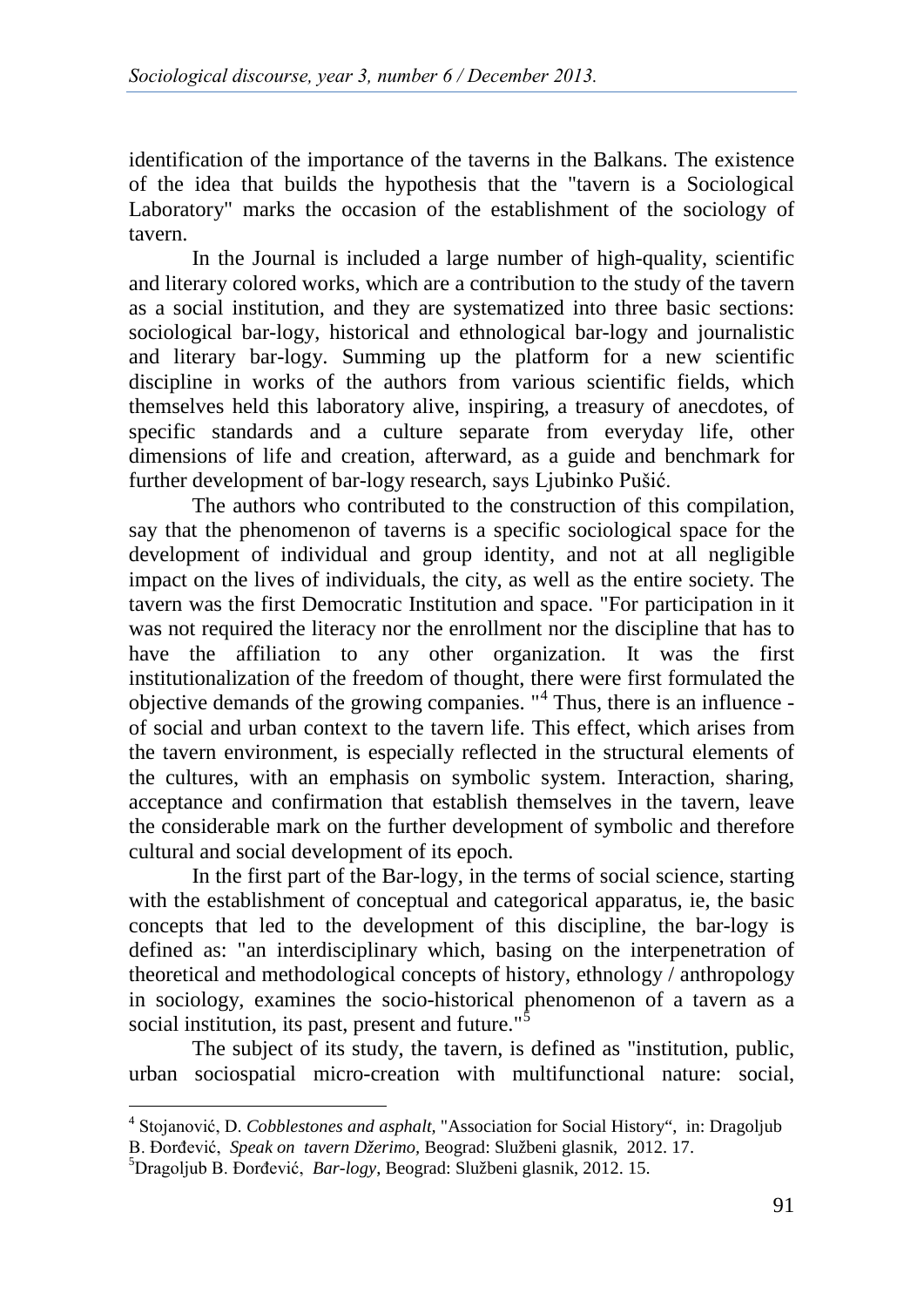economic, political and cultural. More specifically, it is a public and / or semi-public urban space intended for socializing, leisure, entertainment, hedonism, love, suffering, drinking (first and foremost coffee, sorbet, tea, chocolates, liquor, and, then, in the non-Muslim world, and alcoholic beverages ), smoking, eating, binge, bohemia, vice (prostitution, gambling, drug - hashish, opium), dissemination of information, the formation of public opinion, commercial and legal matters of different types (from legal to illegal), political debates and machinations, partisanship, secrets and conspiracies, historical initiatives, bringing people together "of books and pens," ie. forming a "literary forum", achieving various artistic projects (music, theater, visual arts) and the like. " [6](#page-2-0)

The first part of the book is devoted to analyzing the occurrence of the tavern, its origin and development, which could not resist the influences of modernization. It was created initially as a gathering place for people and leisure, tavern life took on a very important characteristics of leaders in shaping public opinion. Great achievements of industrialization and modernization have found their place in the tavern, the beginnings of important historical events are located in taverns, and it is particularly significant that the taverns as public spaces, were a gathering place for civic public sphere, which has largely shaped the mainstream views on current issues, and, in addition, the place where the press, as an expression of the public voice, and the need for dissemination of information, literary and artistic expressions, attitudes and, especially important, social criticism, evolved and continued to distribute itself, which tells us about the many functions of this public institution, political, and spiritual function. The author also notes, how the changes that were coming from the West, which relate to public life, adapted to the conditions in the Balkans and Serbia. Tavern life, divided into peripheral taverns and taverns in the city, did not easily tolerate pro-European and democratic innovation power and opinions, and only increased the gap between city and country, and created a distinctive polarization on urban, rural and civilized, primitive tavern, and therefore and guests of the tavern were grouped into these categories. The above mentioned polarization, as well as statements about the conditioning of the currents of thought and behavior corresponds the interactional view that meaning and understanding of symbols are not constant, but are determined by the conditions and the time in which the interaction takes place, it depends on the time of interpretation, meaning that action has to actors and what significance will they give to their actions and the action of another party. Describing the implementation of these changes and the

<span id="page-2-0"></span> $<sup>6</sup>$  ibid. 57.</sup>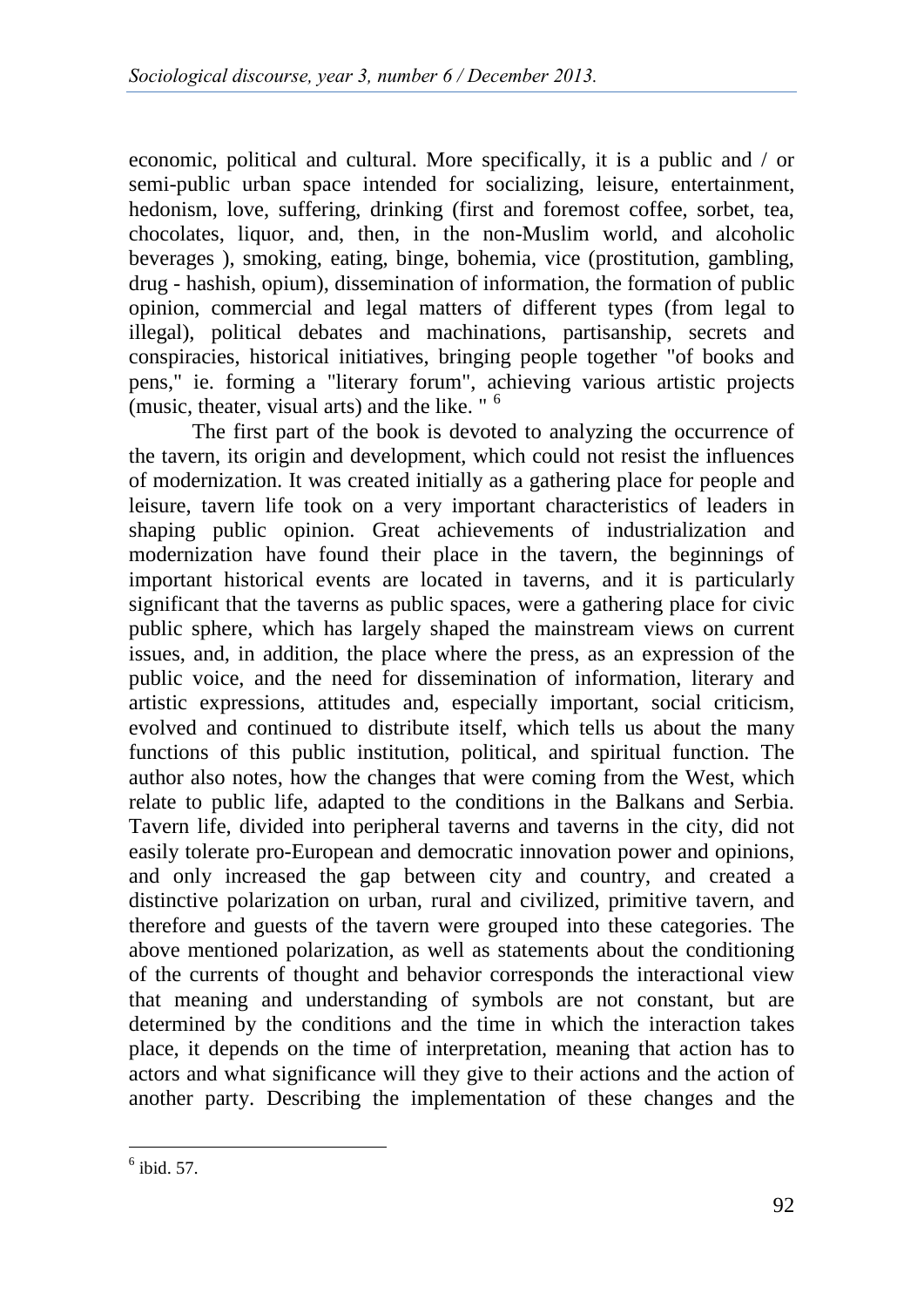development of a tavern in this context, symbolicaly and realisticaly shows the picture of creating the democratic institutions and the implementation of modernization in the same areas. Implementation of change and progress in the tavern was a picture of the progress and changes in society, which were reflected through public opinion and a lot of information that have come for the tavern.

It is worthwhile to pay attention to the formation of the social milieu in taverns.<sup>[7](#page-3-0)</sup> Grouping a number of people with similar occasion with similar interests, and achievement of specific ways to communicate with them, is a part of their socialization. Georg Zimmel by defining the company as "the interaction of individuals" in the search for motives that drive individuals to come together and create content which is a form of alliance, concluded that the main motive is instinct of sociality, as a form of a game of pairing as mutatis mutandis form that with its specificity refers as a work of art to reality. Different milieus are formed in different types of taverns. Research of so-called "tavern-Milieu" reveals important information in terms of social stratification, but also talks about gender representation in taverns. Data obtained by empirical research help to reflect images of certain groups, social milieu, and the entire society. Preceding paragraph of Zimmel suggests that there may be some sort of alienation of the social forms when they cease to serve a purpose beyond themselves and become the goal for themselves, and so become an empty form without content, the game for themselves, without aggregation. This Zimmel's warning may serve as an incentive for further research and development of bar-logy, in conditions of high technological development and alienation of all levels of society, and its manifestation and warning messages that come out of the tavern (single table, technological advances in the role at table, etc..). These dimensions of socialization should be kept in mind especially nowadays when studying contemporary groups, in particular milieus for young, unemployed and work-capable people, a category that occupies a significant part of a tavern-milieu and whose collective performances<sup>[8](#page-3-0)</sup>, as they are called by Emile Durkheim, originate from the tavern as the conceptual core that forms a "collective consciousness <sup>[9](#page-3-0)"</sup>. The importance of the tavern and tavern scene

<span id="page-3-0"></span> $\sigma$ <sup>7</sup> Gerhard Schulze uses the term milieu to describe the basic structure of modern societies, and in this sense refers to the increased internal communication within the milieu, as well as that to the definition of the social milieu belong people with similar characteristics in terms of lifestyle, age and education.

<sup>&</sup>lt;sup>8</sup> Social representations, according to their content, can be classified on the ideas and norms, as if they are the logical basis of social thoughts, experiences, knowledge and beliefs, or the regulatory basis of social relations.<br><sup>9</sup> Milan Tripković, *Sociological theories*, Novi Sad:Institut za filozofiju i sociologiju,

<sup>1992. 141.</sup>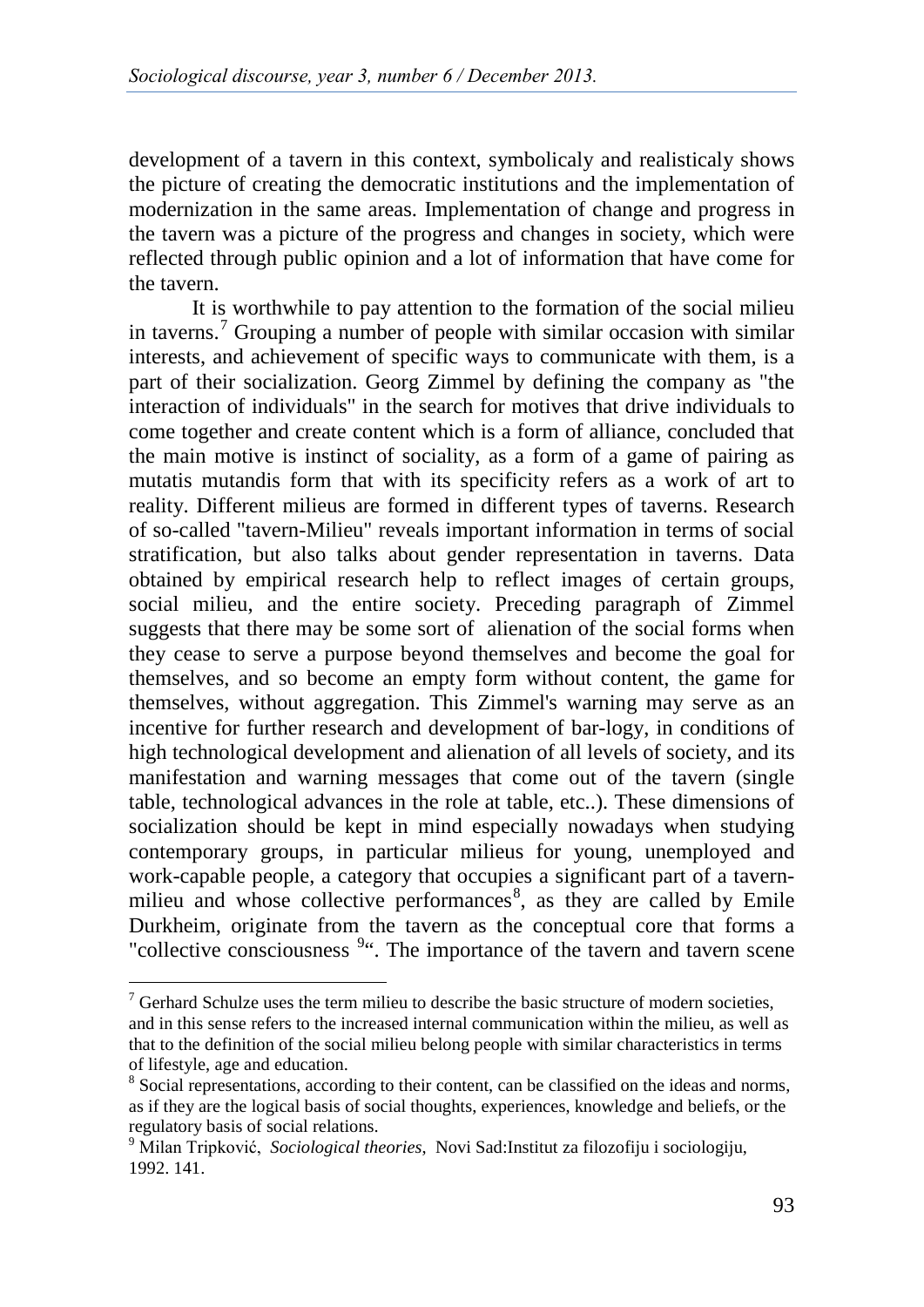in their socialization is on a high level, and as a determinant of behavior and actions is clearly expressed, and about all of this bar-logy provides valuable and interesting research results.

Another way of looking at uniqueness of tavern area, is observing the taverns as a phenomenon that brings a particular way of communication, separate from the outside world. Speaking of communication within the taverns, it is necessary to recall that Habermas points out that language fulfills three functions: cultural reproduction, social integration and socialization.<sup>[10](#page-4-0)</sup> The symbolism of verbal and non-verbal communication opens a view on a single normative system, values, a distinct language and meanings in a way that can only be achieved in a tavern, through the actors of the tavern scene, show and distribute emotional states and messages directed at specific individuals, groups or the entire tavern. This level of communication, taking into account that the tavern reflects the social scene, indicates the need for a single term that can not be achieved in the outside world or any other institution, except in the tavern, where those messages have the unambiguous meaning. The tavern area, follows the established customary norms and laws, which may have suffered changes encouraged by the reproduction of society, but that still reflects a consensus attitude of the tavern-milieu, expressed through communicative action. $^{11}$  $^{11}$  $^{11}$ 

Widespread tavern area is marked by a kind of activity and action. According to Weber ( Max Weber ), action is the only behavior that has meaning for the person who performs the action, while social actions mean that the "carrier of the actions," in addition to being given a meaning to his outpost, should his behavior - action orient towards the expected behavior of the others, that is, "double-sided". Weber classified the social action into four types: goal-rational , value-neutral , traditional and affective. Traditional and affective actions mark tavern space and they are features of the tavern actors. Atmosphere, a common practice, customary norms dictate behavior and the actions in the tavern. Traditional actions mean actions in accordance with conventional and established habits. Affective action is behavior on the basis of affect, emotion, and other manifestations of mental state. The objective of this action is in the behavior itself, therefore, in the manifestation, and not in deliberately planned and directed action. When taking into account the elements of taverns such as music and drinks, the ceremony of breaking

<span id="page-4-0"></span> <sup>10</sup> Michelle Lalman, *History of sociological ideas*, Beograd: Zavod za udžbenike i nastavna sredstva, 2004. 155.<br><sup>11</sup> "Habermas calls communicative interactions in which the participants agree that the

agreement shall coordinate their plans of acting, then the reached agreement shall be determined by the extent of intersubjective recognition of the request for validity. "Ibid. 157.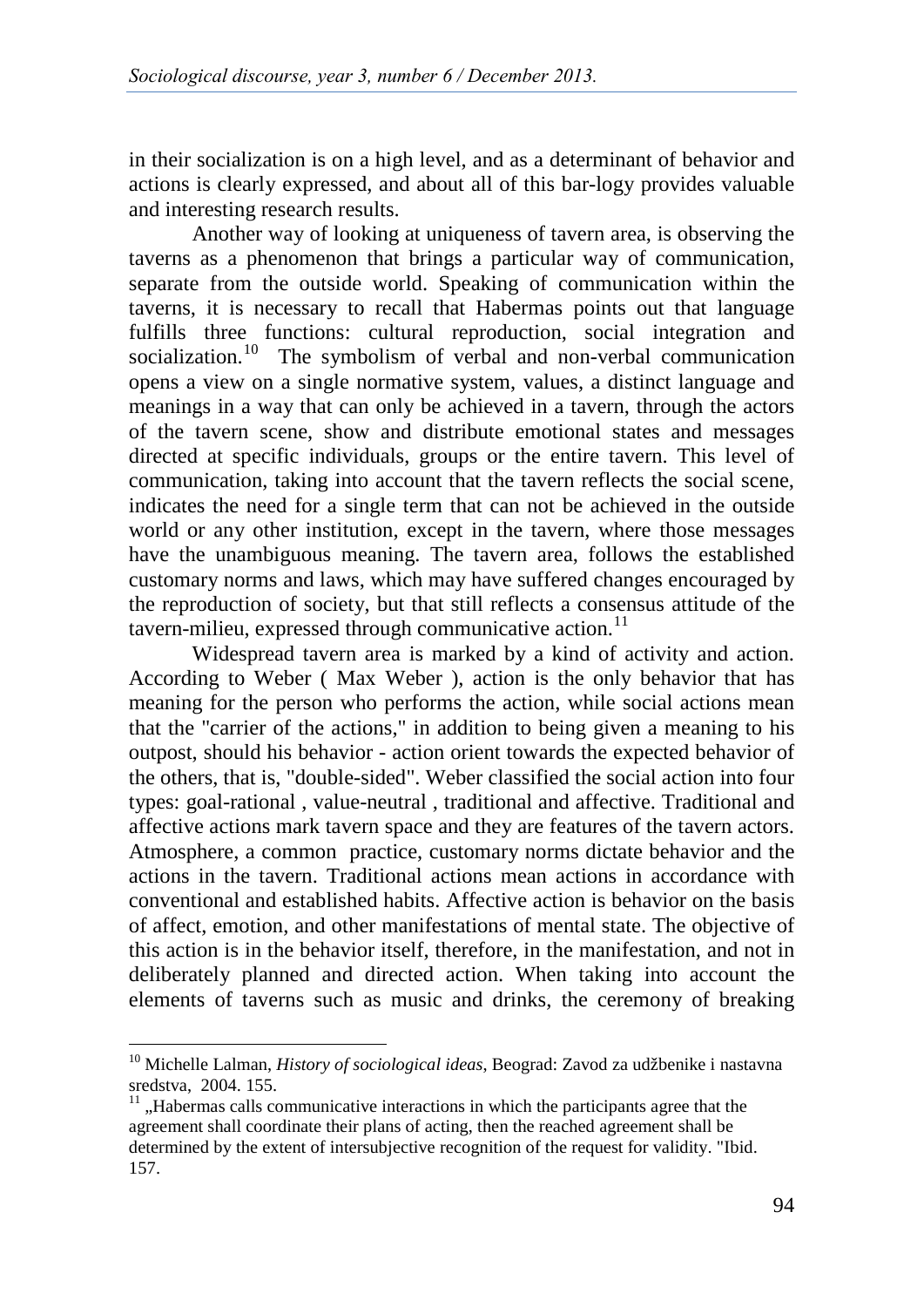glasses, ordering music, giving money to singer (which can be analyzed separately ) and a number of other affective processes, the emotional background becomes the foundation and landmark of every move in the tavern.

Collection of Professor Đorđević reveals a new dimension of scientific work, with a lot of sociological imagination, uncompromising assessment of the tavern life in the past and present, without the hesitation to mention the name and reviews of every known and unknown tavern, which have participants in this study visited. After the extensive references to the theoretical links and paradigms of this discipline, the second and third part of the collection are reserved for the analysis of interesting and specific part of the "tavern-habit." Ease of discussion about the tavern forms, rules of tavern life, tavern etymology, the history of the most famous Belgrade and other Serbian taverns, pointing to the role of Gypsies and the bases that they have set in a tavern, an analysis of the current taverns and their most current forms, and their mutual comparison, reflect spirit of the tavern space, obviously very personal to the editors of conference proceedings, and to all of the authors who contributed to this study. Special charm and an indispensable contribution to the science of the tavern give orders of poetry and prose that are included in the proceedings, without which it would not be sensible to write something like this, because, after all, the authors who have left us the legacy of their literary and artistic works, made the most of them in taverns or closely related to the tavern area. The art note of the tavern talks about its uniqueness, as the institution that brought that to its visitors, one to enjoy the art, others to create. Proceedings Bar-logy is intended for those who recognize the value of the tavern spirit who appreciate this institution and its importance from the beginning until today, who have no qualms about the freedom of the mind and the criticism resulted and fixed in a tavern, its rules and its courts, which recognize the adventurousness of real bohemians, and notice the disappearance of the actual tavern, its drowning in the mainstream. " More to the means of mass communicating messages but in professional journals is implied the future of the tavern - it will be smoke, songs and tips free."  $^{12}$  $^{12}$  $^{12}$  The future of this institution is the only certain as to the taking new forms, adapted to the spirit of the times and people. But the original spirit of the tavern, as an authentic monument of the birth of great ideas and thoughts will be preserved only in some remote place, of our spaces, but thanks to Professor Đorđević and Bar-logy and in the new discipline that will hopefully bring us the new literary and scientific fruits, the research such as this one.

<span id="page-5-0"></span> <sup>12</sup>Dragoljub B . Đorđević, *Speak on tavern Džerimo,* Belgrade: Official Gazette, 2012., p. 48.